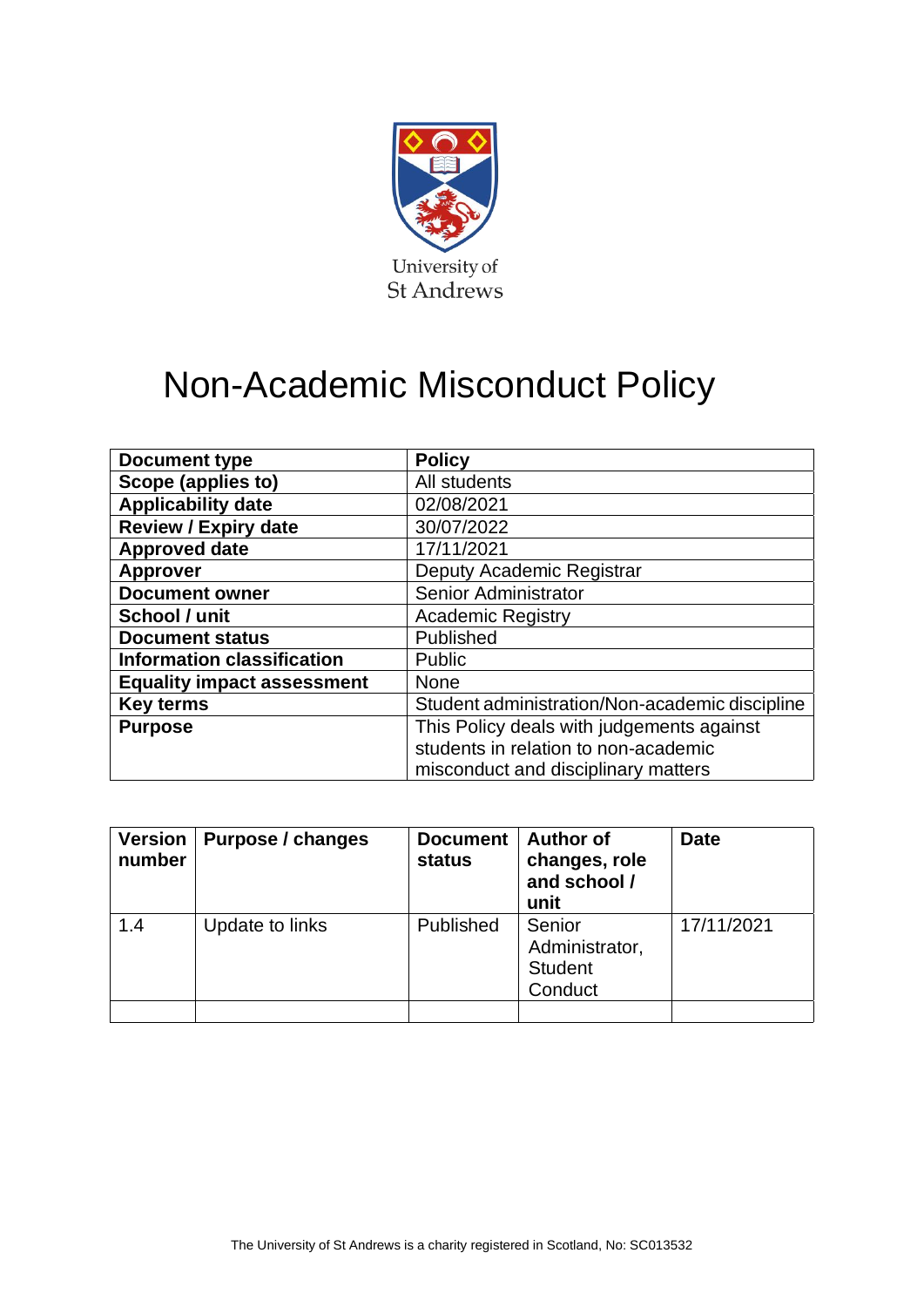# **Contents**

- **1. Introduction**
- **2. Principles**
- **3. Eligibility**
- **4. Powers, Limitations and Exclusions**
- **5. Types of Non-Academic Misconduct**
- **6. Initial Assessment, Guidance and Referral**
- **7. Investigations**
- **8. Managing Risk**
- **9. Disciplinary Action** 
	- **I. Process**
	- **II. Stage 1**
	- **III. Stage 2**
	- **IV. Stage 3**
- **10. The University's Complaints Handling procedure**
- **11. Use of Non-Academic Misconduct Data**

## **1. Introduction**

- 1.1 This Policy deals with reports involving students in relation to non-academic misconduct and disciplinary matters, whether reports of such misconduct are received from other students, staff or from external sources such as members of the public or Police.
- 1.2 There is a distinction between non-academic matters (for example, misconduct involving damage to the University's property or reputation) and academic matters (for example, allegations of plagiarism). Academic matters in relation to misconduct are subject to the Good Academic Practice Policy.
- 1.3 The University reserves the right, with the appropriate notification of all parties involved, to make practical/ operational changes to these documented procedures to suit individual case requirements or changes in legislation.
- 1.4 The University will make every reasonable effort to meet the time limits expressed in this document. Where they are not met the University will be expected to provide a justifiable explanation. Students should however be aware that timescales may be reasonably extended during University vacations when students themselves and/or appropriate staff may not be available. The pace of any criminal proceedings, police enquiries or investigations may also affect time limits.
- 1.5 For advice and support on any aspect of this Policy, please contact the Student Conduct Officer, Student Services or the Education Advocate in the Students' Association.

# **2. Principles**

- 2.1 All students of the University are required at all times to conduct themselves in an appropriate manner in their day to day activities, including in their dealings with other students, staff, the local community and external organisations. This Policy is designed to help and encourage students to achieve and maintain acceptable standards of conduct, and to protect the University community.
- 2.2 The University's aim during an investigation or disciplinary procedure is to deal with matters sensitively and with due respect for the privacy of any individuals involved. All staff and students must treat any information communicated to them in connection with non-academic misconduct matters with appropriate confidentiality.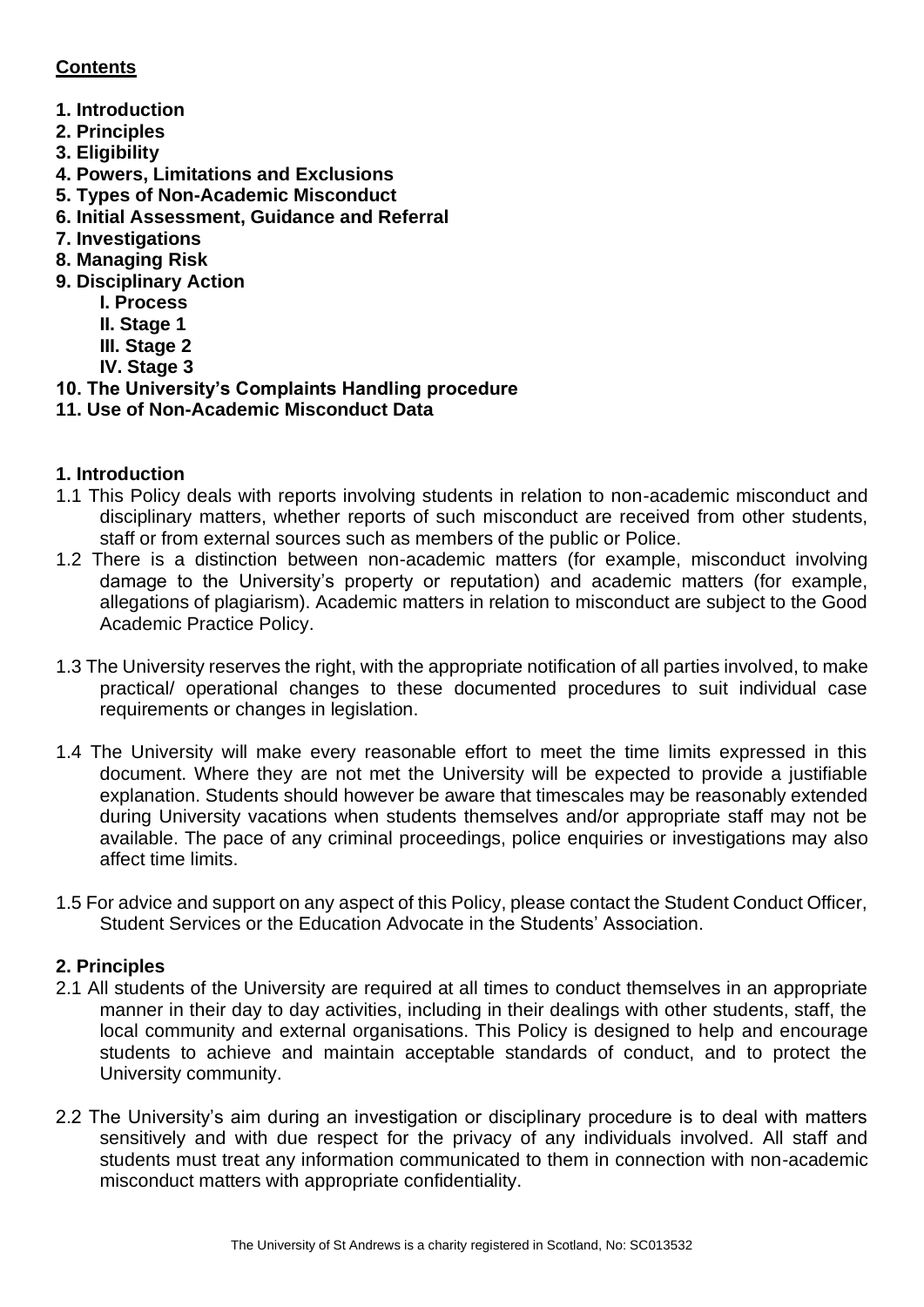- 2.3 The University aims to deal with all non-academic misconduct issues in a fair and consistent manner, ensuring that those involved are made aware of appropriate support, and that issues referred for disciplinary action are dealt with as quickly as the specific circumstances allow.
- 2.4 The University's approach in dealing with non-academic misconduct issues is to be educative and corrective rather than punitive where possible.
- 2.5 The University has duties and obligations to all students and staff involved in reported misconduct and will take appropriate steps to protect and provide support to all students and staff involved.

#### **3. Eligibility**

- 3.1 This Policy applies to all students in the University of any category whose studies have not been completed or terminated, and any individual who has formally accepted an offer to study at the University. This Policy also applies to students who have completed their studies but continue to have an Associated Student status with the University.
- 3.2 Where a student withdraws from their studies while disciplinary action against them is outstanding, the University may note on their record that they withdrew with disciplinary action outstanding.
- 3.3 This Policy applies to cases of reported misconduct occurring on or off University premises, including virtually.
- 3.4 The Policy covers not only individual cases of non-academic misconduct, but also may be applied collectively to a group of students, including student clubs and student societies (whether affiliated or non-affiliated).

#### **4. Powers, Limitations and Exclusions**

- 4.1 All students agree to the Sponsio Academica when they matriculate. The Sponsio indicates that students are subject to the jurisdiction of the Senatus Academicus in respect of their conduct in so far as it affects the University.
- 4.2 This Policy should be viewed in the context of local and institutional rules, regulations, policies or Codes of Practice where these exist. Students should make themselves aware of the rules relating to the use of University premises and services. Ignorance of these Regulations does not excuse students from adherence to them. For students living in University managed accommodation, this includes the Terms and Conditions of Occupancy: www.standrews.ac.uk/students/rules/termsandconditionsforstudentsinresidence/
- 4.3 When an issue is potentially relevant to other related institutional procedures, the relevant staff will determine an appropriate sequence for the matters to be considered.
- 4.4 Reference to a student's general record with the University, including academic performance, may be made at any stage of the disciplinary process.
- 4.5 Whilst the University cannot intervene in private agreements (including accommodation and other business arrangements), it must respond to all reports of misconduct involving students.
- 4.6 This Policy is intended to deal with reports of misconduct by students, not to resolve nondisciplinary related disputes between individuals.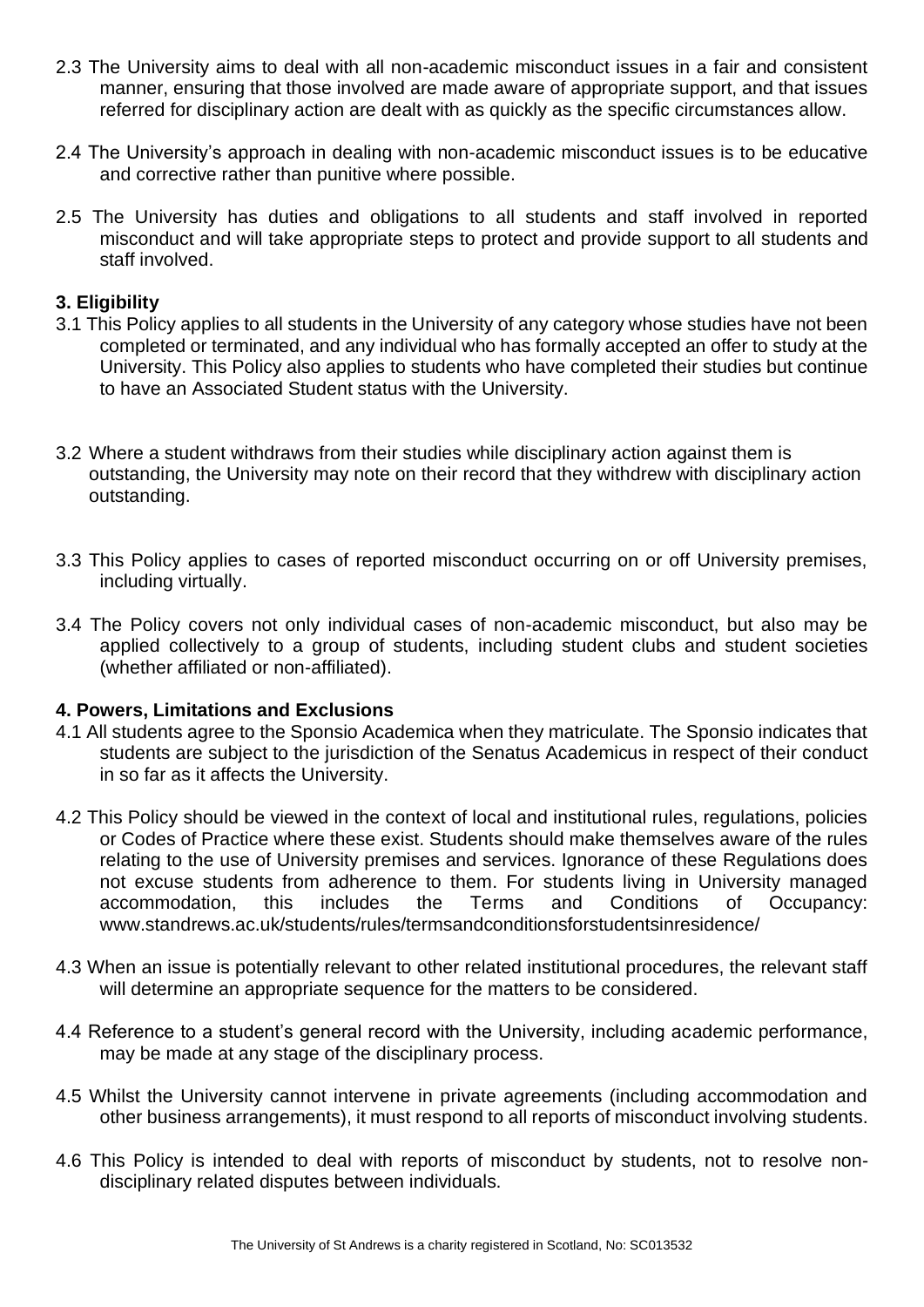- 4.6 The standard of proof that will normally apply in the operation of these procedures is 'the balance of probability' as in civil justice rather than 'beyond reasonable doubt' as in criminal justice.
- 4.7 In cases that involve actions that are potentially criminal in nature and which are being considered under a criminal process, the University will normally await conclusion of the criminal process before taking disciplinary action as it deems appropriate. In such cases, the University may take disciplinary action regardless of whether the criminal process results in a conviction. The University reserves the right to undertake a risk assessment under the University's [Student Conduct Risk Management Policy](https://www.st-andrews.ac.uk/policy/student-administration-non-academic-discipline/student-conduct-risk-management-policy.pdf) and/ or disciplinary action in advance of the resolution of criminal proceedings.
- 4.8 International students should be aware that outcomes within this Policy may affect their existing permission to stay in the UK, and therefore their ability to complete their programme of study under the terms of their current visa. International students should contact the University's International Student Advisers (advint@st-andrews.ac.uk ) as early as possible in the process to discuss the specifics of their case.
- 4.9 In some cases, students who have outstanding disciplinary procedures against them may not graduate in person or in absentia until the outcome of the disciplinary procedures is decided. In such cases, students will be notified of this at the onset of disciplinary procedures.

## **5. Types of Non-Academic Misconduct**

.

5.1 Non-academic misconduct of any type may warrant disciplinary action under this Policy. The Code of Student Conduct sets out in detail the types and examples of such misconduct. These types and examples are not exhaustive and the University may take disciplinary action in relation to other behaviour if it deems this behaviour to be unacceptable under the following non-exhaustive headings:

A People B Property, Environment and Community C Health, Safety and Wellbeing D University

- 5.2 For cases of minor misconduct, recourse to formal disciplinary procedures will normally only be taken once reasonable efforts have been made to remedy the difficulties through informal guidance.
- 5.3 Regulations and policies are published separately about, for example, the use of facilities and University managed accommodation. Breaches of any of these or other University regulations which amount to non-academic misconduct as outlined above, may be dealt with under this policy.
- 5.4 Multiple incidents of misconduct or acts of serious misconduct may lead to more serious disciplinary action being taken.

#### **6. Initial Assessment, Guidance and Referral**

- 6.1 Heads of Schools and Unit Directors (or their delegate) will normally be responsible for making an initial assessment regarding reports of non-academic misconduct and will determine whether the matter can be handled locally with appropriate guidance, or whether the case should be referred to the Student Conduct Officer for potential disciplinary action.
- 6.2 Guidance might be appropriate where: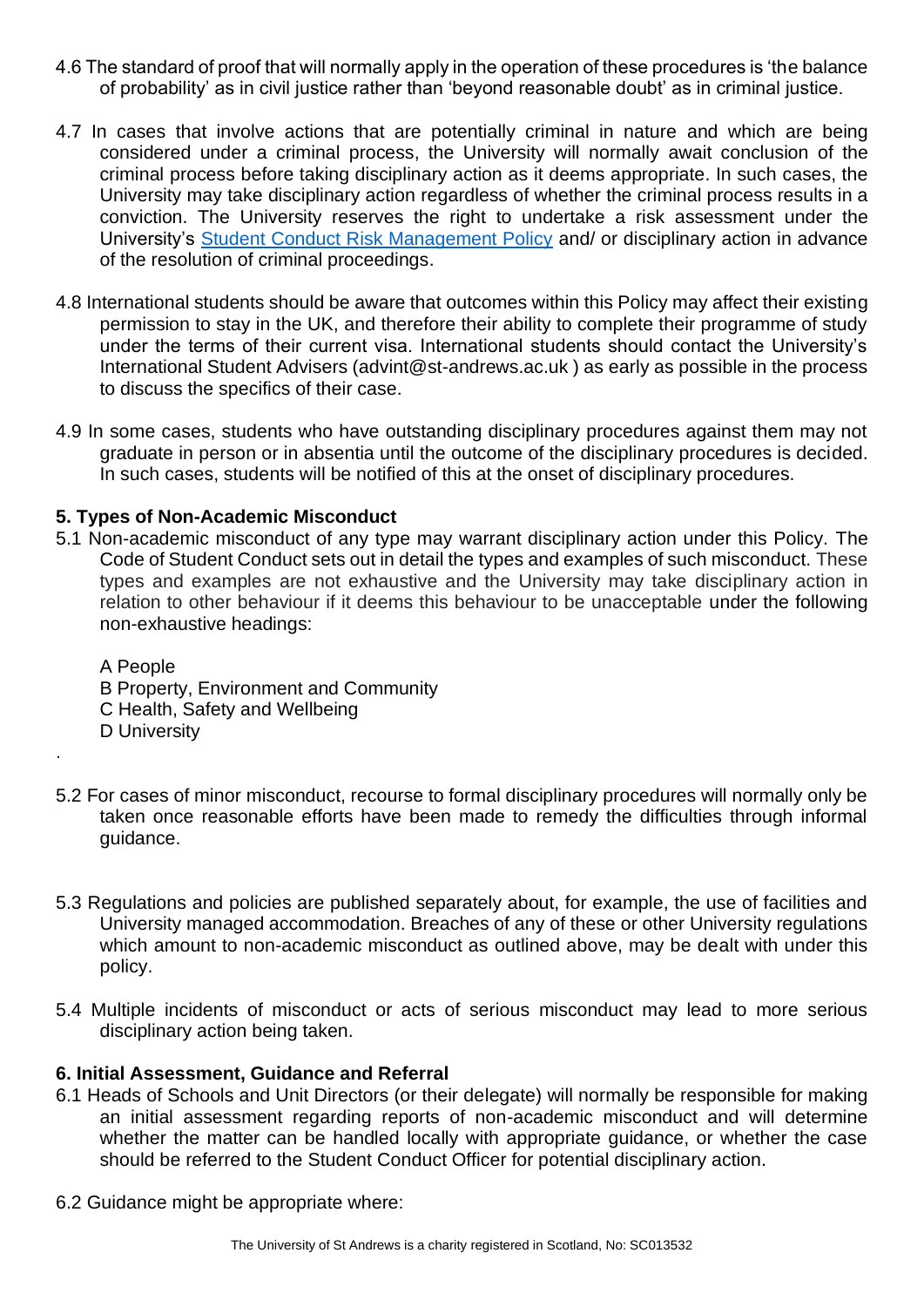- Other people have not suffered; and
- The loss (physical, material) is minor and the student will be able to repair the damage quickly and effectively to compensate; and
- The student is showing regret and is willing to cooperate with advice; and
- Guidance is likely to put an end to this one-off issue.
- 6.3 Cases referred to the Student Conduct Officer will normally require consideration in a disciplinary context. Disciplinary action, rather than guidance, will be appropriate where:
	- Someone or something has come to harm; or
	- The loss or damage is significant and cannot be quickly repaired; or
	- Where the misconduct is repeated; or
	- Where the student shows no real signs of regret and/or it is the opinion of the Head of School/ Unit that the student does not understand the inappropriateness of his/her actions.
- 6.4 If a member of staff is in doubt as to whether or not guidance or referral is appropriate or if there is an indication that the misconduct may be part of a wider issue, he/she will discuss the situation with the Student Conduct Officer and a joint decision will be taken as to the appropriate category of University response.
- 6.5 In cases where a report is made directly to the Student Conduct Officer (e.g. by a member of the public, student or any other party affected), the Student Conduct Officer will assess the report and determine whether guidance or further investigation and possible disciplinary action is appropriate. If a report does not require disciplinary action, the Student Conduct Officer will provide guidance to the student.

## **7. Investigations**

- 7.1 The Student Conduct Officer is responsible for investigating allegations of non-academic misconduct. Where the Student Conduct Officer is not available, another appropriate member of University staff may investigate allegations of non-academic misconduct. The investigation may include (but is not limited to):
	- Interviews with relevant staff;
	- A check of CCTV footage; recordings of classes and swipe access records if available;
	- Interviews with students, staff, members of the public or members of the emergency services who may have information;
	- Contacting other students to ask for information (if appropriate, e.g., in a University Residence);
	- Review of any other relevant information.
	- A review of communications sent/received via University ICT facilities may be undertaken to establish content, or where possible whether specific communication(s) had/had not been sent or received.
- 7.2 Where the Student Conduct Officer identifies a student responsible for non-academic misconduct, he/she will also check for previous cases of misconduct (academic or nonacademic) involving the student.
- 7.3 Following investigation, the Student Conduct Officer will assess whether formal disciplinary action is appropriate. If disciplinary action is appropriate, the Student Conduct Officer will, in consultation with the Deputy Academic Registrar, determine the appropriate stage of disciplinary action. Where disciplinary action is not appropriate, guidance or risk assessment may be appropriate.

#### **8. Managing Risk**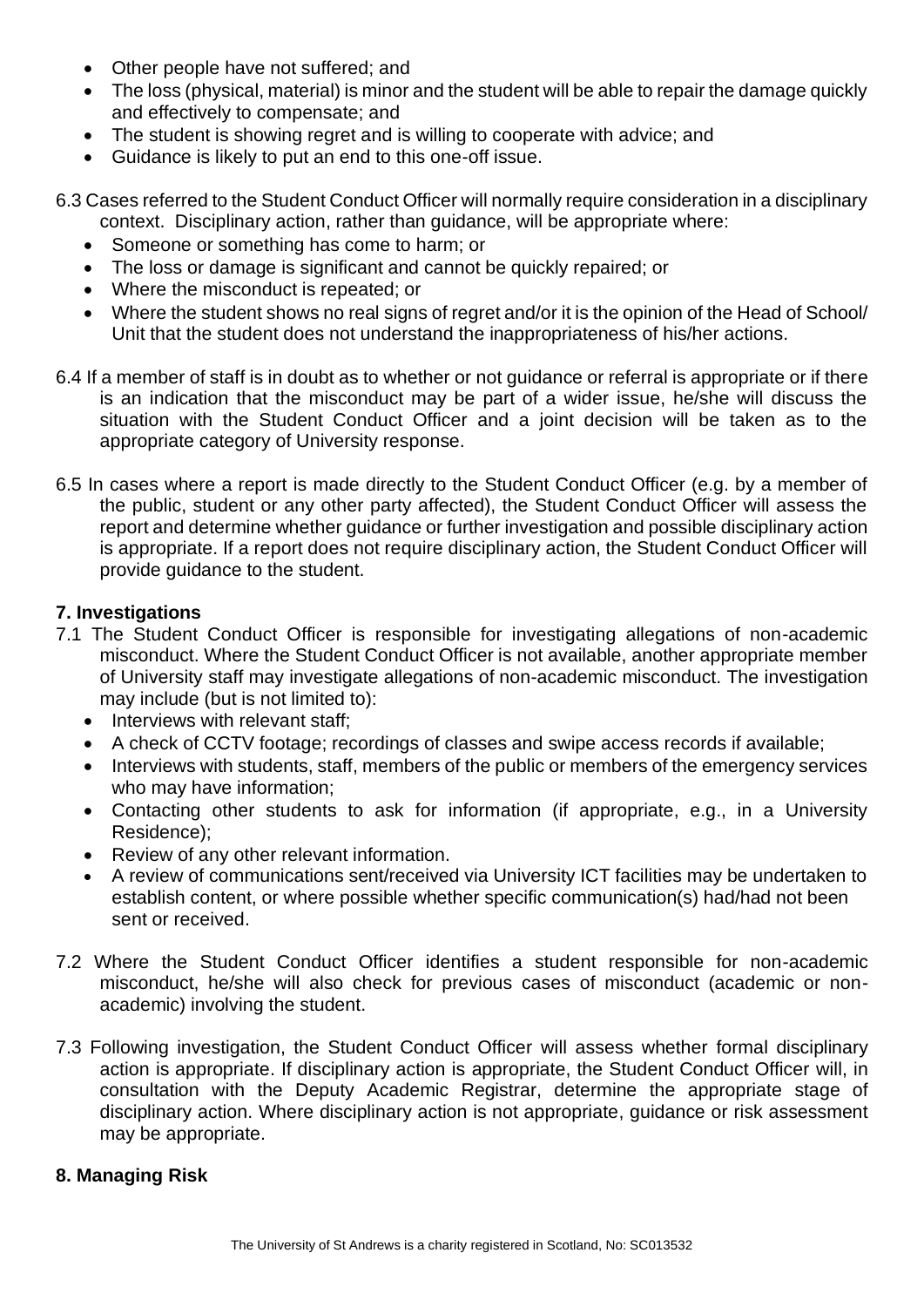- 8.1 The University has a responsibility to manage risk to staff, students, and its reputation. The following situations are likely to result in a risk assessment:
	- A report of misconduct indicating a risk to a student/s or to others; or to the reputation of the University;
	- Incidents reported to the University by the Police, or involving the Police, including those where a student is being investigated or has been reported to the Procurator Fiscal; and
	- Where disciplinary proceedings are suspended for any reason.

8.2 Further information is available in the [Student Conduct Risk Management Policy.](https://www.st-andrews.ac.uk/policy/student-administration-non-academic-discipline/student-conduct-risk-management-policy.pdf)

## **9. Disciplinary Action**

## **9.1 Process**

- 9.1.1 There are three stages of disciplinary action. The University reserves the right to take action at any stage, or to omit stages, depending on the gravity of the offence. However, it is anticipated that most reports of misconduct will be handled at Stage 1, with only serious or repeated cases being escalated to higher stages.
- 9.1.2 Cases of misconduct involving prospective students holding an offer of a place will always be referred to Stage 2 or Stage 3.
- 9.1.3 At every stage in the disciplinary process the student will have the right to be accompanied to meetings with staff by a member of the University. A member of the University is a person who is either presently matriculated as a student (but who is unrelated to the case), or is an employee of the University or who is elected as a Sabbatical Officer or is an employee of the Students' Association of the University of St Andrews. Students should be aware that no other persons may accompany or represent them during disciplinary meetings, including legal representation.
- 9.1.4 In cases involving multiple students, the Student Conduct Officer or the Stage 2/3 panels will decide whether to meet with each student individually or as a group. If a student wishes to request an individual meeting, he/she should write to the Student Conduct Officer. The request will be considered in the context of the case and the student will be notified of the decision.
- 9.1.5 If a student has difficulty at any stage of the procedure because of a disability, he/she should discuss the situation with the Student Conduct Officer, in conjunction with a University Disability Adviser.
- 9.1.6 In exceptional circumstances where it is not possible for a student to attend a disciplinary meeting, every attempt will be made to allow the student to submit written or recorded statements and evidence as appropriate to the matter under review. Reasonable time frames will be respected for the forwarding of such material. Where it is not possible for a disciplinary meeting to take place in-person, the University may choose to conduct the meeting remotely via Microsoft Teams or equivalent, secure technologies. Students should be aware that in the event of their non-attendance at any disciplinary meeting, the University reserves the right to proceed with the appropriate disciplinary steps in the student's absence. Failure to attend a disciplinary meeting without good reason may result in further disciplinary action.
- 9.1.7 An appeal against a disciplinary decision is admissible only where one of the following grounds are alleged to apply:
	- new evidence exists of which the University was not aware when the original disciplinary decision was taken and which could not reasonably have been disclosed by the student (an explanation for earlier non-disclosure is always required).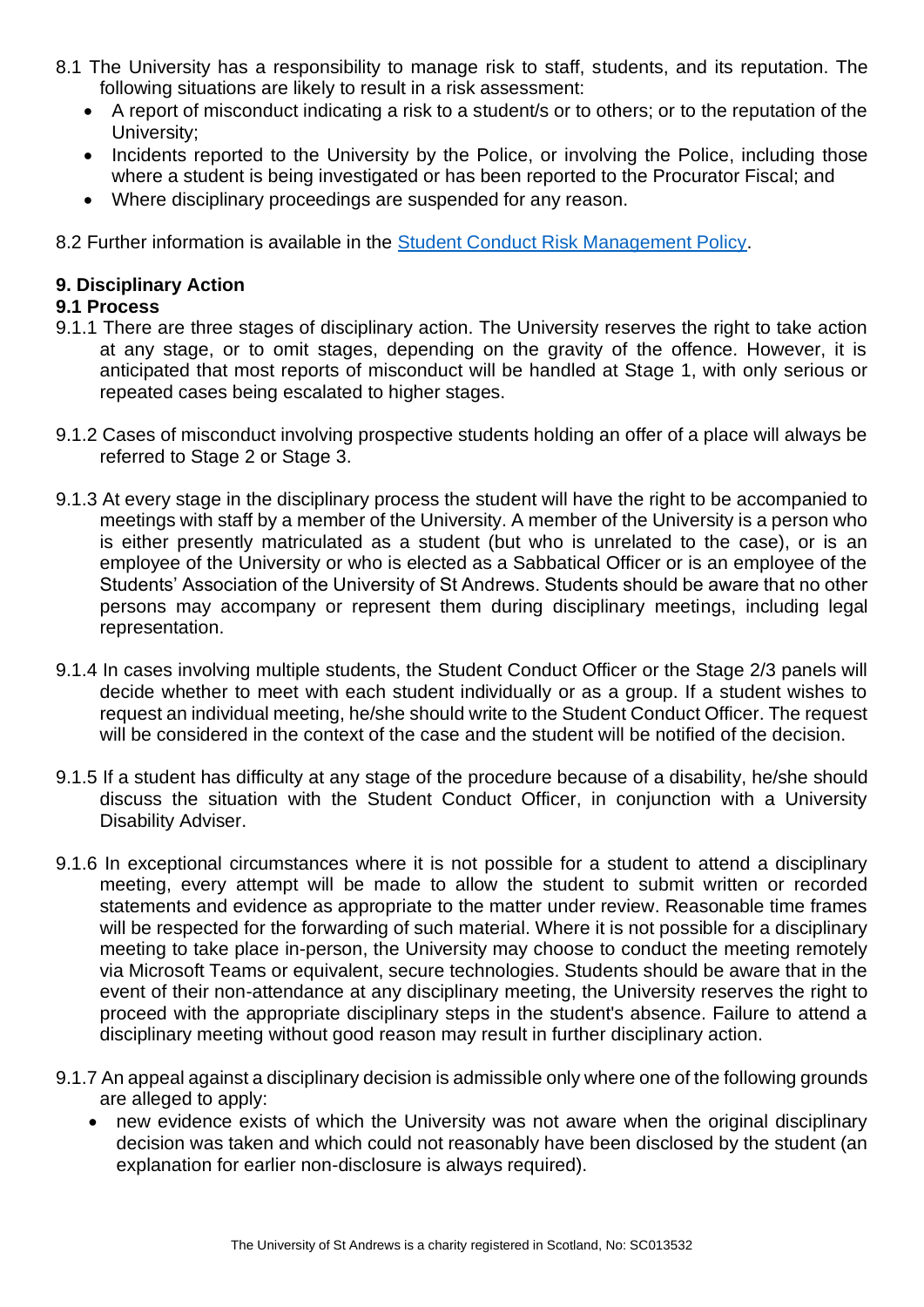- evidence exists of a material procedural error or irregularity taking place during the disciplinary process, which may have had a significant impact on the outcome.
- 9.1.8 An appeal must be made in writing within 10 working days of the date of the decision subject to review. Further details are provided in sections 9.2.10-11, 9.3.10-11 and 9.4.11-12.
- 9.1.9 The following are NOT considered valid grounds for requesting a review of a disciplinary decision and appeals based on such reasons will be rejected:
	- Dissatisfaction with the outcome of a disciplinary process;
	- The retrospective reporting of extenuating personal circumstances that might have been reasonably made known at the time;
	- Lack of awareness of the relevant University procedures or regulations.
- 9.1.10 Students should note that the outcomes of disciplinary action may be shared with complainants or relevant parties, in cases where the Student Conduct Officer or Panel Convenor deems this appropriate. Information will be shared where the University has a legal obligation to provide a duty of care. In such cases, students will be advised that outcomes about them may be shared and students may, under certain circumstances, object to the data being shared. The University Data Protection Officer will separately consider any objections made and will advise on the outcome. The right of others to understand the outcome of a disciplinary process may sit alongside students' right to privacy. Where information is shared with the complainant(s), they will be informed that the outcomes are provided in confidence, and there will be restrictions in how that information can be used.

#### **9.2 Stage 1**

# *Staff*

9.2.1 The Student Conduct Officer, in consultation with the Deputy Academic Registrar, is responsible for the decision to deal with a misconduct case at Stage 1, and for managing Stage 1 disciplinary cases.

#### *Procedure*

- 9.2.2 The Student Conduct Officer will gather information on the alleged misconduct, including an account of the incident, any action taken thus far, along with any appropriate supporting documentation, any mitigating circumstances provided by Student Services, and any previous incidents of misconduct.
- 9.2.3 The student will normally be required, receiving no less than 48 hours' notice (except when time critical constraints apply), to meet with the Student Conduct Officer and another member of staff (usually from the relevant area of the University). The student may be accompanied to the meeting by a member of the University (see definition at clause 9.1.3).
- 9.2.4 At the meeting, the Student Conduct Officer will explain the details of the misconduct to the student, who will be invited to comment. Any previous disciplinary action, remedial action taken by the student prior to the meeting or other relevant information will also be discussed.

#### *Outcomes*

- 9.2.5 The Student Conduct Officer will determine an appropriate outcome and communicate this to the student either at the meeting or afterwards. The student will normally receive notification of the meeting outcome in writing within 5 working days of the meeting.
- 9.2.6 If the Student Conduct Officer requires guidance on appropriate outcomes, s/he may close the meeting and consult with the Deputy Academic Registrar. In such cases, the student will be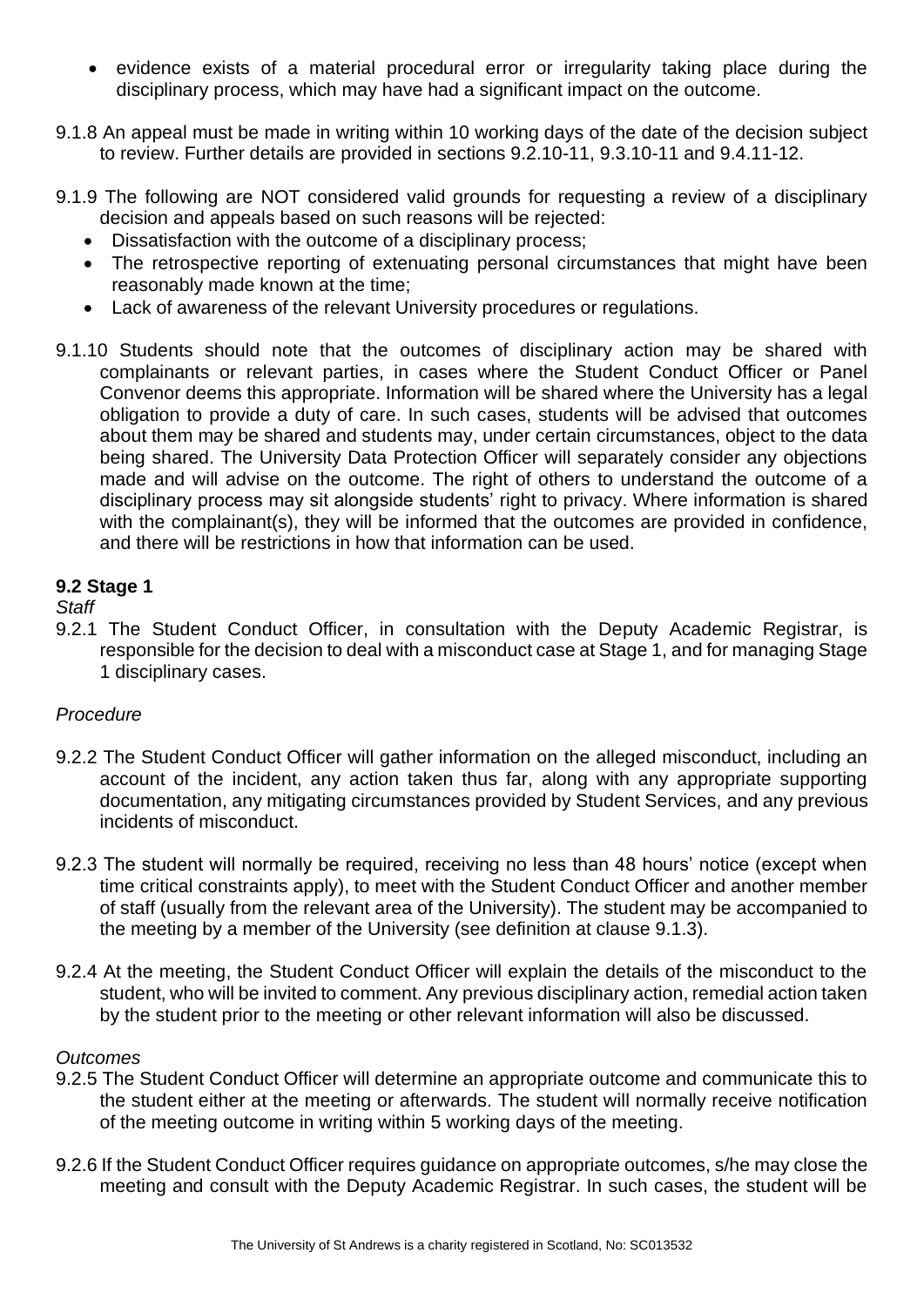notified that further consultation is required, and the outcome will be communicated to the student in writing within ten working days of the initial meeting.

- 9.2.7 Outcomes of Stage 1 action can include one or more of the following, as appropriate (this list is not exhaustive):
	- A formal warning;
	- A fine of up to £150;
	- A requirement to pay for any damages or cleaning charges incurred;
	- A ban from or restriction on the use of a University building or service;
	- A no contact order:
	- Confiscation of equipment causing unreasonable disturbance to people or damage to property;
	- A requirement to provide an apology to those affected by the misconduct;
	- A requirement to pay for and attend appropriate training;
	- A requirement to complete a reflective project/report;
	- Referral to engage with Student Services or other appropriate service;
	- Referral to Residential and Business Services to request review of the accommodation; contract where the misconduct involves a breach of the Terms and Conditions of Occupancy;
	- Referral to the Deputy Academic Registrar for Stage 2 disciplinary action:
	- Referral to the Police.
- 9.2.8 A record of the outcome will be held by Registry, and this record will be checked in the event of further misconduct.
- 9.2.9 Where the Student Conduct Officer or Deputy Academic Registrar deems appropriate, the relevant Heads of School may be notified about the outcome of disciplinary action.

# *Appeals*

- 9.2.10 An appeal against a disciplinary decision made at Stage 1 is admissible only where one of the following grounds are alleged to apply:
	- a) new evidence exists of which the University was not aware when the original disciplinary decision was taken and which could not reasonably have been disclosed by the student (an explanation for earlier non-disclosure is always required).
	- b) evidence exists of a material procedural error or irregularity taking place during the disciplinary process.
- 9.2.11 An appeal against a decision made at Stage 1 based on either of the above alleged grounds must be made in writing to the Deputy Academic Registrar within 10 working days of the date of the decision subject to review. The subsequent decision of the Deputy Academic Registrar is final.

# **9.3 Stage 2**

*Staff* 

- 9.3.1 The Deputy Academic Registrar (or delegate) will manage any case which has been referred from Stage 1 or is sufficiently serious to warrant a higher level of disciplinary action. The decision to act at Stage 2 or refer to Stage 3 will be determined by the Deputy Academic Registrar, who may consult as necessary.
- 9.3.2 A Stage 2 panel is convened by the Deputy Academic Registrar (or delegate) and includes one of:
	- the University Security Manager; or
	- the relevant Unit Director; or
	- a Pro Dean or Associate Dean.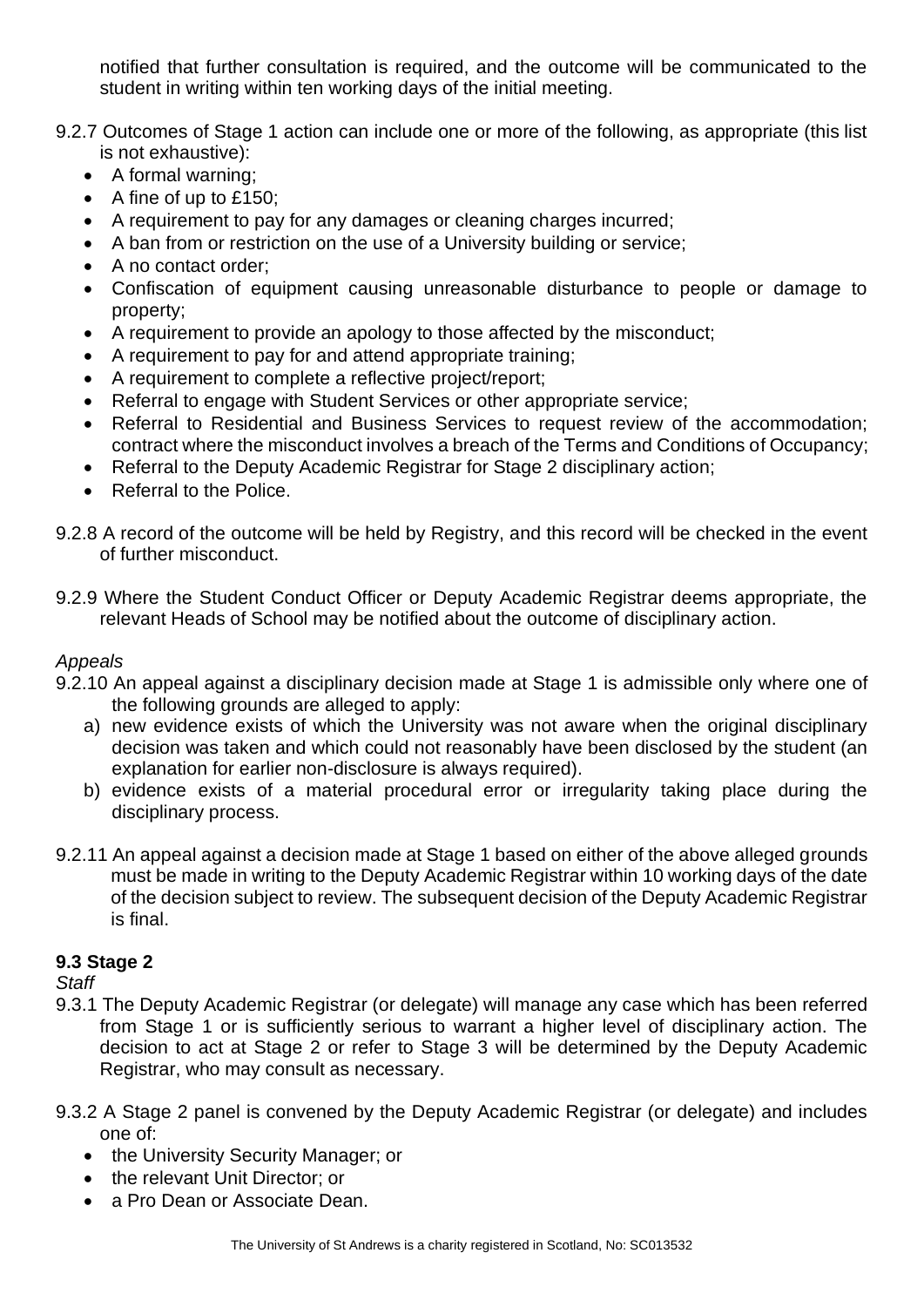# *Procedure*

- 9.3.3 The Student Conduct Officer will normally submit a report of the alleged misconduct to the Deputy Academic Registrar, including therein an account of the incident, any action taken thus far, along with any appropriate supporting documentation, any mitigating circumstances provided by Student Services, and any previous incidents of misconduct. The written report presented to the Deputy Academic Registrar will be shared with the panel and the student at least 5 working days prior to the student's Stage 2 disciplinary meeting. The Deputy Academic Registrar will invite the student to submit any additional information relevant to their case to be submitted to Registry no later than 2 working days prior to the date of the disciplinary meeting.
- 9.3.4 The student will normally be required, receiving no less than 5 days' notice (except when time critical constraints apply), to meet with the panel. Other members of staff may be invited to attend the meeting as appropriate to the case. The Student Conduct Officer will act as clerk to the meeting. A student may be accompanied to the meeting by a member of the University (see definition at clause 9.1.3).
- 9.3.5 At the meeting, the panel convenor will explain the details of the misconduct to the student, who will be invited to comment. Any previous disciplinary action, remedial action taken by the student prior to the meeting or other relevant information will also be discussed.

*Outcomes* 

- 9.3.6 The Stage 2 panel will determine an appropriate outcome and communicate this to the student either at the meeting or afterwards. The student will normally receive notification of the meeting outcome in writing within 5 working days of the meeting.
- 9.3.7 Outcomes of Stage 2 action can include one or more of the following, as appropriate (this list is not exhaustive):
	- A reprimand;
	- A fine of up to £300;
	- A requirement to pay for any damages or cleaning charges incurred:
	- A ban from or restriction on the use of a University building or service;
	- A no contact order:
	- Confiscation of equipment causing unreasonable disturbance to people or damage to property;
	- A requirement to provide an apology to those affected by the misconduct;
	- A requirement to pay for and attend appropriate training;
	- A requirement to complete a reflective project/report;
	- Referral to engage with Student Services or other appropriate service:
	- For prospective students holding an offer of a place, conditions to be fulfilled on entry to the University;
	- Referral to Residential and Business Services to request review of the accommodation contract where the misconduct involves a breach of the Terms and Conditions of Occupancy;
	- Referral to the Proctor (or equivalent) for Stage 3 disciplinary action.
	- Referral to the Police
- 9.3.8 A record of the outcome will be held by Registry, and this record will be checked in the event of further misconduct.
- 9.3.9 Where the panel deems appropriate, the relevant Heads of School may be notified about the outcome of disciplinary action.

*Appeals*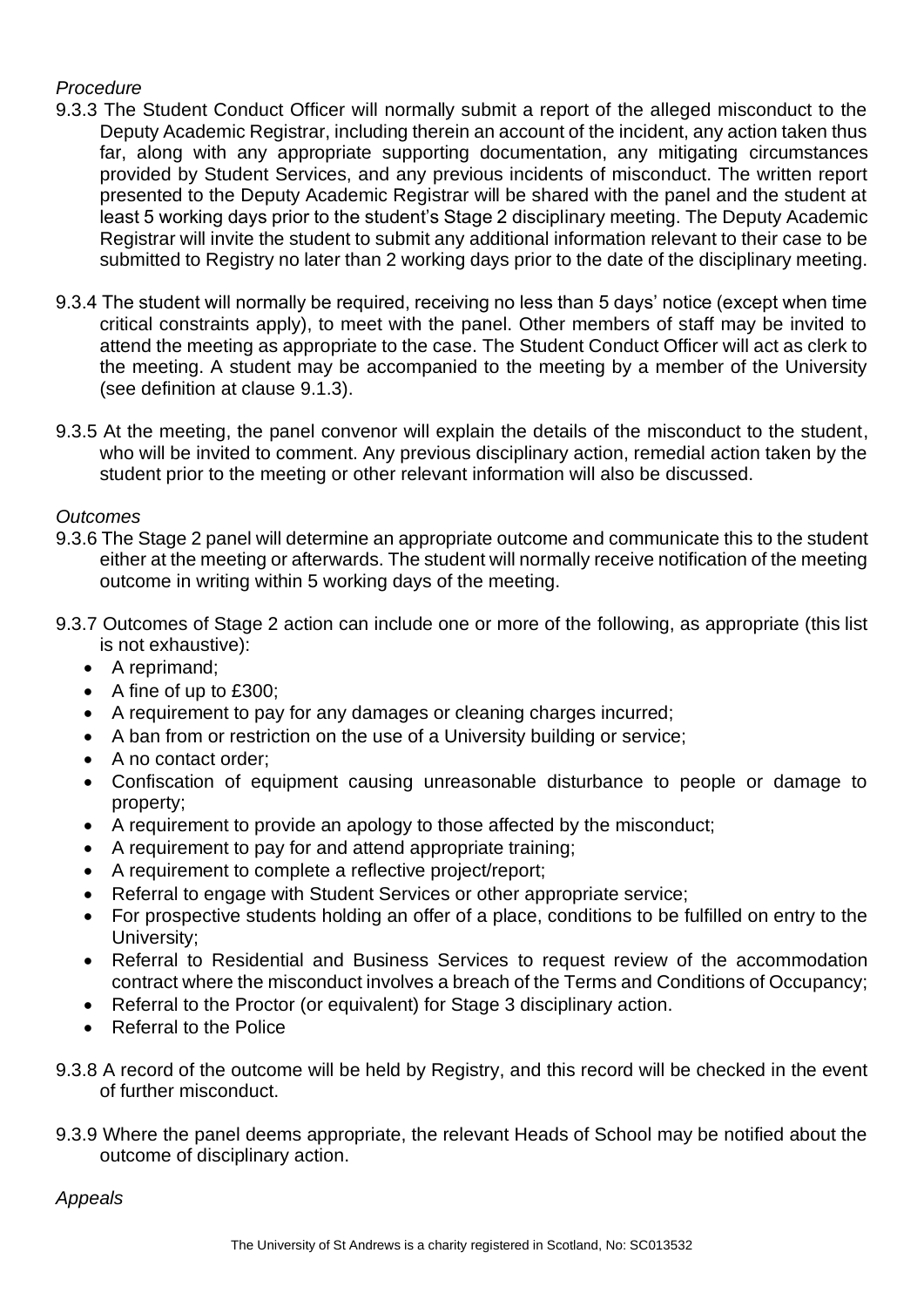- 9.3.10 An appeal of a disciplinary decision made at Stage 2 is admissible only where one of the following grounds are alleged to apply:
	- a) new evidence exists of which the University was not aware when the original disciplinary decision was taken and which could not reasonably have been disclosed by the student (an explanation for earlier non-disclosure is always required).
	- b) evidence exists of a material procedural error or irregularity taking place during the disciplinary process.
- 9.3.11 An appeal against a decision made at Stage 2 based on either of the above alleged grounds must be made in writing to the Proctor within 10 working days of the date of the decision subject to review. The subsequent decision of the Proctor is final.

# **9.4 Stage 3**

## *Staff*

- 9.4.1 The Proctor (or equivalent) will manage any case which has been referred from Stage 2 or is sufficiently serious to warrant the highest level of disciplinary action. This may include failure to clear debts against the University.
- 9.4.2 A Stage 3 panel is convened by the Proctor (or delegate) and includes one of:
	- Another member of the Principal's Office; or
	- A Dean; or
	- A Head of School or a Unit Director.

#### *Procedure*

- 9.4.3 The Deputy Academic Registrar will normally submit a report of the alleged misconduct to the Proctor, including therein an account of the incident, any action taken thus far, along with any appropriate supporting documentation, any mitigating circumstances provided by Student Services, and any previous incidents of misconduct. The written report presented to the Proctor will be shared with the student at least 5 working days prior to the student's Stage 3 disciplinary meeting. The Proctor will invite the student to submit any additional information relevant to their case to be submitted to the Proctor's Office no later than 2 working days prior to the date of the disciplinary meeting.
- 9.4.4 The student will normally be required, giving no less than 5 days' notice (except when time critical constraints apply), to meet with the panel. Other members of staff may be invited to attend the meeting as appropriate to the case. The Deputy Academic Registrar will act as clerk to the meeting. A student may be accompanied to the meeting by a member of the University (see definition at clause 9.1.3).
- 9.4.5 At the meeting, the panel convenor will explain the details of the misconduct to the student. The student will be invited to make a statement in response and to add anything to the written submissions previously circulated. Any previous disciplinary action, remedial action taken by the student prior to the meeting or other relevant information will also be discussed.

#### *Outcomes*

- 9.4.6 The Stage 3 panel will determine an appropriate outcome and communicate this to the student either at the meeting or afterwards. The student will normally receive notification of the meeting outcome in writing within 5 working days of the meeting.
- 9.4.7 Outcomes of Stage 3 action can include one or more of the following, as appropriate (this list is not exhaustive):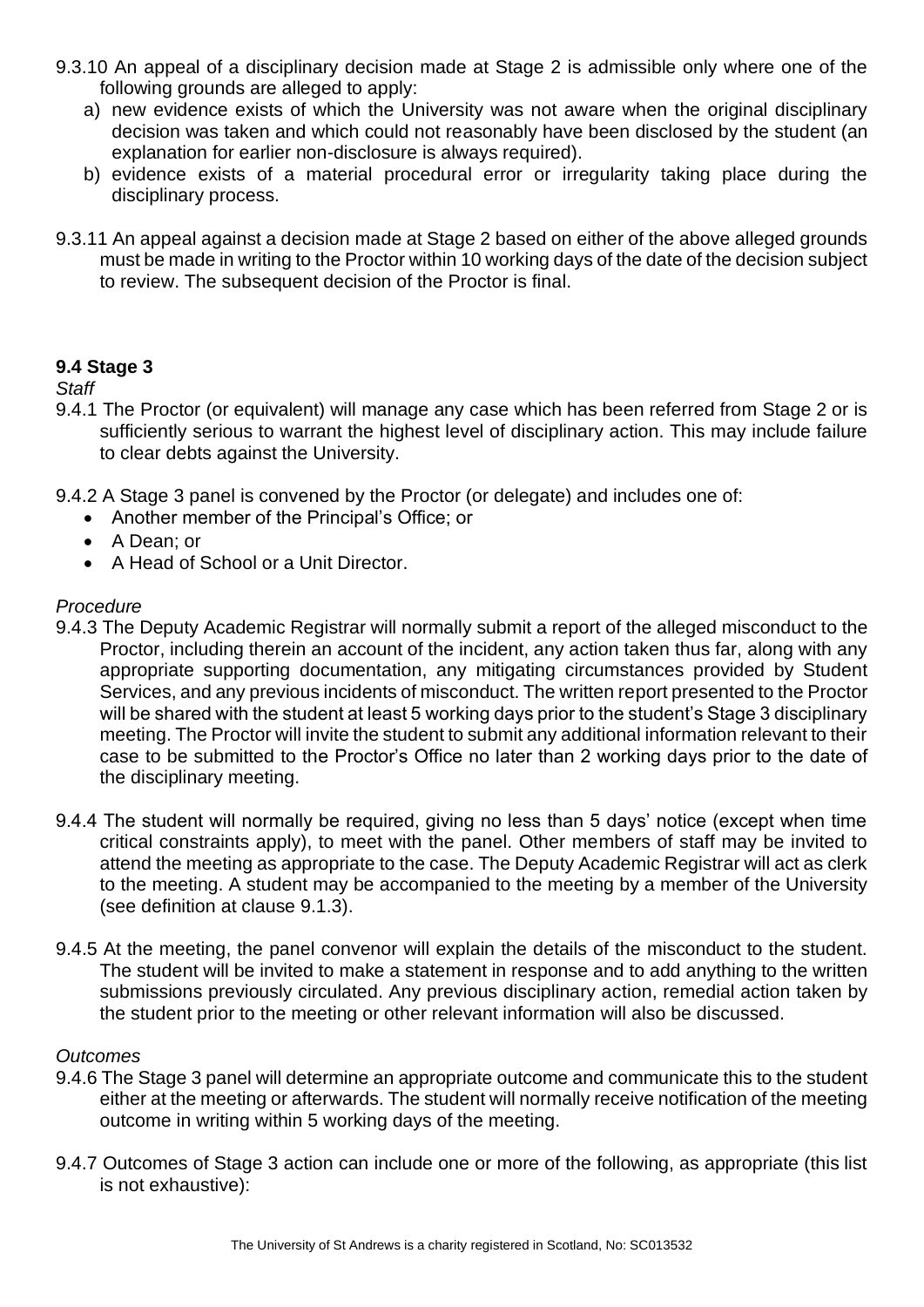- A reprimand;
- A fine of up to £500;
- A requirement to pay for any damages or cleaning charges incurred or any outstanding debts to the University within a defined period;
- A ban from or limitation on the use of a University building or service;
- A no contact order:
- Confiscation of equipment causing unreasonable disturbance to people or damage to property;
- A requirement to provide an apology to those affected by the misconduct;
- A requirement to pay for and attend appropriate training;
- A requirement to complete a reflective project/report;
- Referral to engage with Student Services or other appropriate service;
- For prospective students holding an offer of a place, conditions to be fulfilled on entry to the University;
- Referral to Residential and Business Services to request review of the accommodation contract where the misconduct involves a breach of the Terms and Conditions of Occupancy;
- Suspension of the assessment and/or reporting of academic work;
- Suspension of studies for a defined period;
- Amendment, deferral or withdrawal of an offer of a place (for individuals holding an offer of a place);
- Expulsion from the University;
- Referral to the Police.
- 9.4.8 A record of the outcome will be held by Registry, and this record will be checked in the event of further misconduct. Students should note that suspensions from study and expulsions will be recorded on the student's transcript.
- 9.4.9 Where the Proctor or delegate deems appropriate, the relevant Heads of School may be notified about the outcome of disciplinary action.
- 9.4.10 International students should note that their Tier 4 visa will normally not be valid during a period of suspension and, depending on individual circumstances, it may not be possible to extend a visa to cover the remaining period of study. Any such detrimental effects to a student's immigration status will not normally be considered as mitigating circumstances in determining a penalty or in any subsequent review of a disciplinary decision. Additionally, any financial or other consequences of a suspension of studies will be the sole responsibility of the student.

# *Appeals*

- 9.4.11 An appeal against a disciplinary decision made at Stage 3 is admissible only where one of the following grounds are alleged to apply:
	- new evidence exists of which the University was not aware when the original disciplinary decision was taken and which could not reasonably have been disclosed by the student (an explanation for earlier non-disclosure is always required).
	- evidence exists of a material procedural error or irregularity taking place during the disciplinary process.
- 9.4.12 An appeal against a decision made at Stage 3 based on either of the above alleged grounds must be made in writing to the Vice-Principal, Governance within 10 working days of the date of the decision subject to review. The request will be considered by a member of the Principal's Office, with the exception of the Vice Principal Education (Proctor), or another member of senior staff. The subsequent decision of the reviewer is final.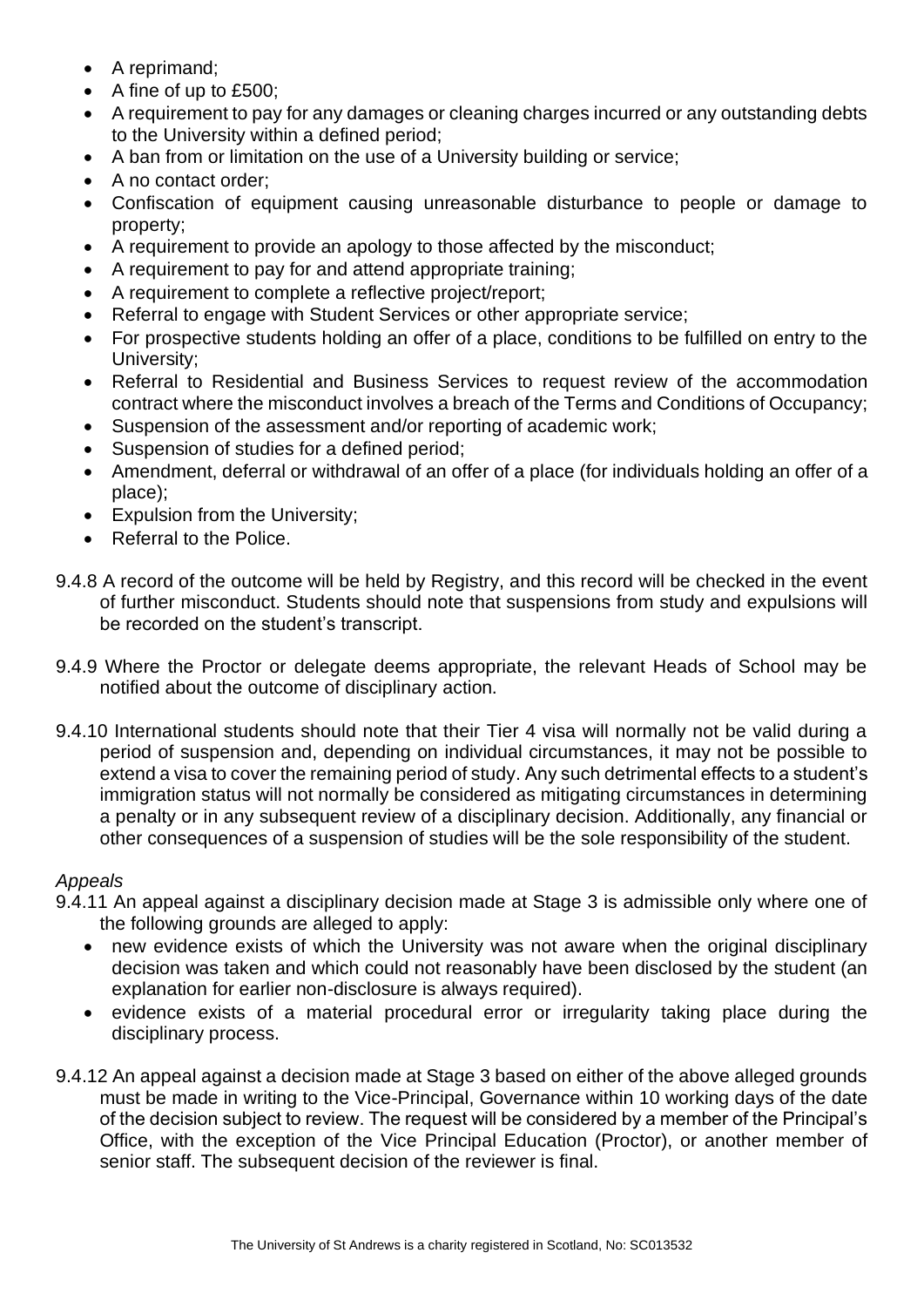# **10. The University's Complaints Handling Procedure**

10.1 Any student who is dissatisfied with the University's procedures following the conclusion of the formal disciplinary process and any subsequent request for a review, should consult the University's Complaints Policy at [www.st-andrews.ac.uk/administration/complaints](http://www.st-andrews.ac.uk/administration/complaints) Grounds for raising complaints surrounding the Non-Academic Misconduct Policy ("the Policy") are limited to issues of concern in connection with procedural error or irregularities in the application of the Policy. Complaints will be managed according to the framework laid out in the University Complaint Handling Procedure, and in the first instance, issues of complaint should normally be addressed to the Academic Registrar. Unless maladministration against a decision is claimed, the University will not investigate complaints that question any decision, which the University is entitled to make under this policy. Where the University opts not to investigate an issue of complaint, that will be confirmed in writing, along with an individual's option to seek assistance from the Scottish Public Services Ombudsman.

## **11. Use of Non-Academic Misconduct Data**

- 11.1 Details of non-academic misconduct are reported and held as part of the student record, subject to the provisions of European and UK data protection legislation, by the Student Conduct Officer within Registry. In addition to the purposes set out in this policy, details of how the University will make use of and on occasion share personal data are set out within the relevant Student privacy notices.
- 11.2 Details of non-academic misconduct may be made available for consideration in the following circumstances inter alia:
	- a student is subject to another disciplinary process of any kind:
	- a student is seeking a review of or is appealing against Termination of Studies;
	- a student is appealing against an academic decision on related grounds;
	- a student is applying for a Study Abroad placement;
	- a student is requesting a reference for private accommodation, further study or employment;
	- a student is requesting a statement of good standing for student elections;
	- a student requires to engage with Student Services as an outcome of a risk assessment or disciplinary process.

| <b>Version</b><br>number | Purpose / changes               | <b>Document</b><br><b>status</b> | <b>Author of</b><br>changes, role<br>and school /<br>unit         | <b>Date</b> |
|--------------------------|---------------------------------|----------------------------------|-------------------------------------------------------------------|-------------|
| 1.1                      | Migration to<br>governance zone | Approved                         | Claire Hillson,<br><b>Student</b><br>Conduct Officer,<br>Registry | 05/09/2019  |
| 1.2                      | Policy review                   | Published                        | Lucy McMaster,<br><b>Student</b><br>Conduct Officer,<br>Registry  | 13/05/2020  |
| 1.3                      | Policy review                   | Published                        | Helen Boyd,<br>Deputy<br>Academic<br>Registrar                    | 24/07/2020  |
| 1.4                      | Update to links                 | Published                        | Senior<br>Administrator,                                          | 17/11/2021  |